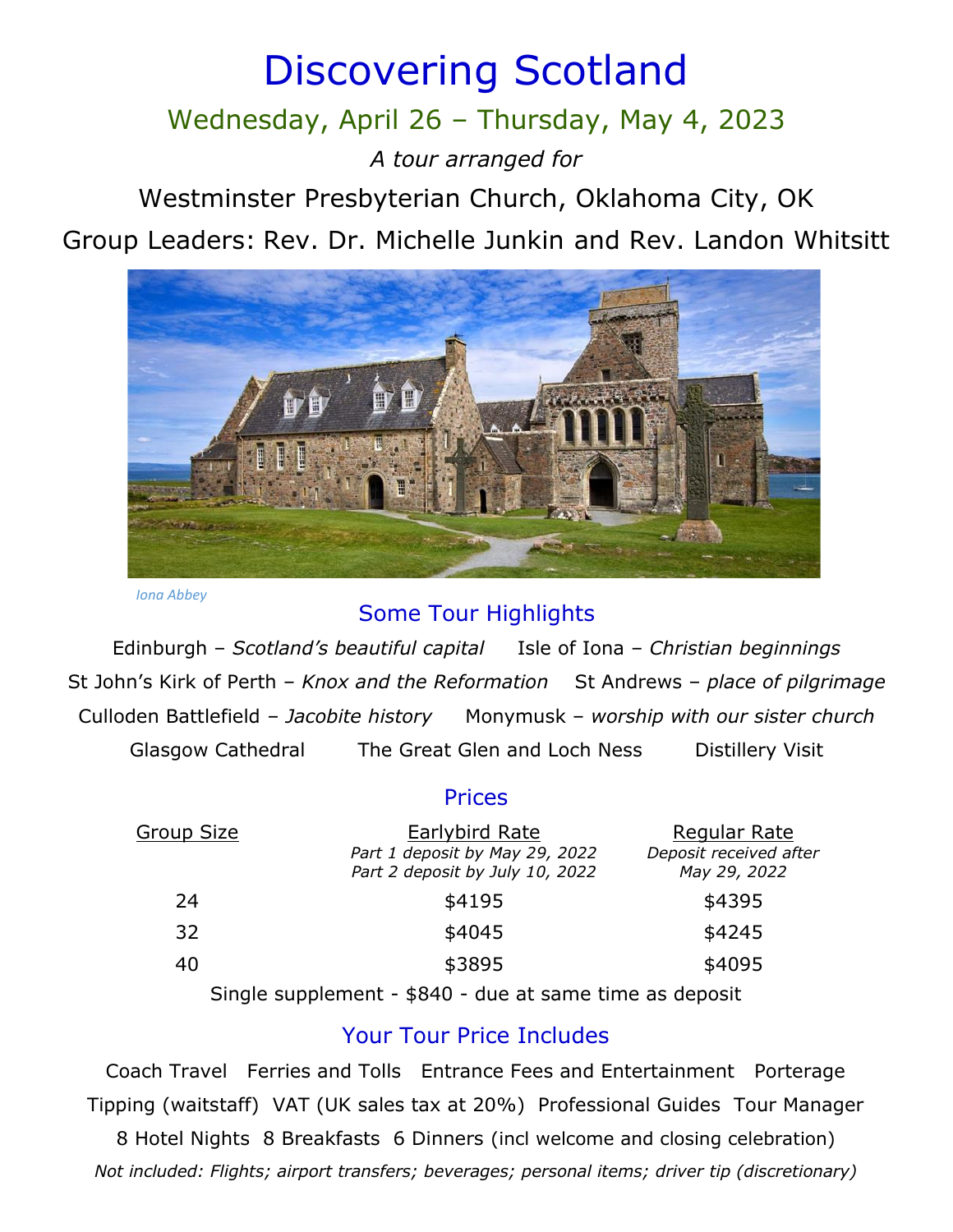**Arrival in Scotland and Tour Departure:** This is a "land only" tour and begins on Wednesday, April 26, 2023. Travel arrangements to and from Scotland are at your own discretion. There is no program on Day 1 until late afternoon. You may, of course, arrive a day or two early or choose to stay on after the tour.

#### **Registration and Payment Details:** to reserve your place

At the Earlybird rate

- Part 1 deposit \$195 by May 29, 2022
- Part 2 deposit \$900 by July 10, 2022 (single supplements must also be paid in full)

*Please note: Earlybird booking provides a discount of \$200. It also allows the deposit to be made in two payments. The total Earlybird deposit is \$1095.* 

At the Regular rate

- Deposit - \$1295 at date of booking (single supplements must also be paid in full)

Then installments to be paid by everyone

- One half of balance by October 23, 2022
- Remaining balance by January 22, 2023

Registrations made after October 23, 2022– payment in full required at time of booking subject to additional charge and availability.

Booking form and payment to: *Westminster Presbyterian Church (Memo line: Scotland), 4400 N Shartel Avenue, Oklahoma City, Oklahoma 73118*

Westminster Scotland Trip Coordinator / Assistant: Stephanie Alarid Tel: 405.524.2224 ext. 234 Email: [salarid@wpcokc.org](mailto:salarid@wpcokc.org)

*Prices are subject to change due to exchange rate fluctuations, fuel or energy surcharges and changes in the rate of government taxes.*

**Covid-19:** Anyone joining the tour must have up to date vaccinations and agrees to comply fully with government regulations and any requirements put in place by Scotus Tours to reduce the risk of infection.

#### **Cancellation**

Refunds made only in line with this policy  $-$  no exceptions

| Time prior to departure: | <b>Cancellation Fees:</b> |
|--------------------------|---------------------------|
|                          |                           |
|                          |                           |
|                          |                           |
|                          |                           |

Up to the date of the final payment (Jan 22, 2023) likefor-like exchanges may be made. If someone who has registered is unable to go they can find someone else to take their place. Such exchanges must be for the same room type – *e.g.* a couple who had booked a double room could only substitute another 2 people who want a double room. Every such exchange will incur a fee of \$250 per person. After January 22, 2023 exchanges will no longer be possible.

#### **How Active is the Tour?**

We don't take long country hikes. We try to use hotels which have elevators and porterage for luggage where possible. But you must be in good enough health to travel. Among other things you must be able to:

- Stand or walk with our guides, inside and outdoors, sometimes in inclement weather
- manage coach steps several times a day;
- manage your own luggage
- climb stairs in some hotels
- walk city streets (Edinburgh has steep hills and steps)

**Accommodations:** in good 3 or 4 star hotels

**Insurance:** We strongly recommend that you obtain adequate insurance coverage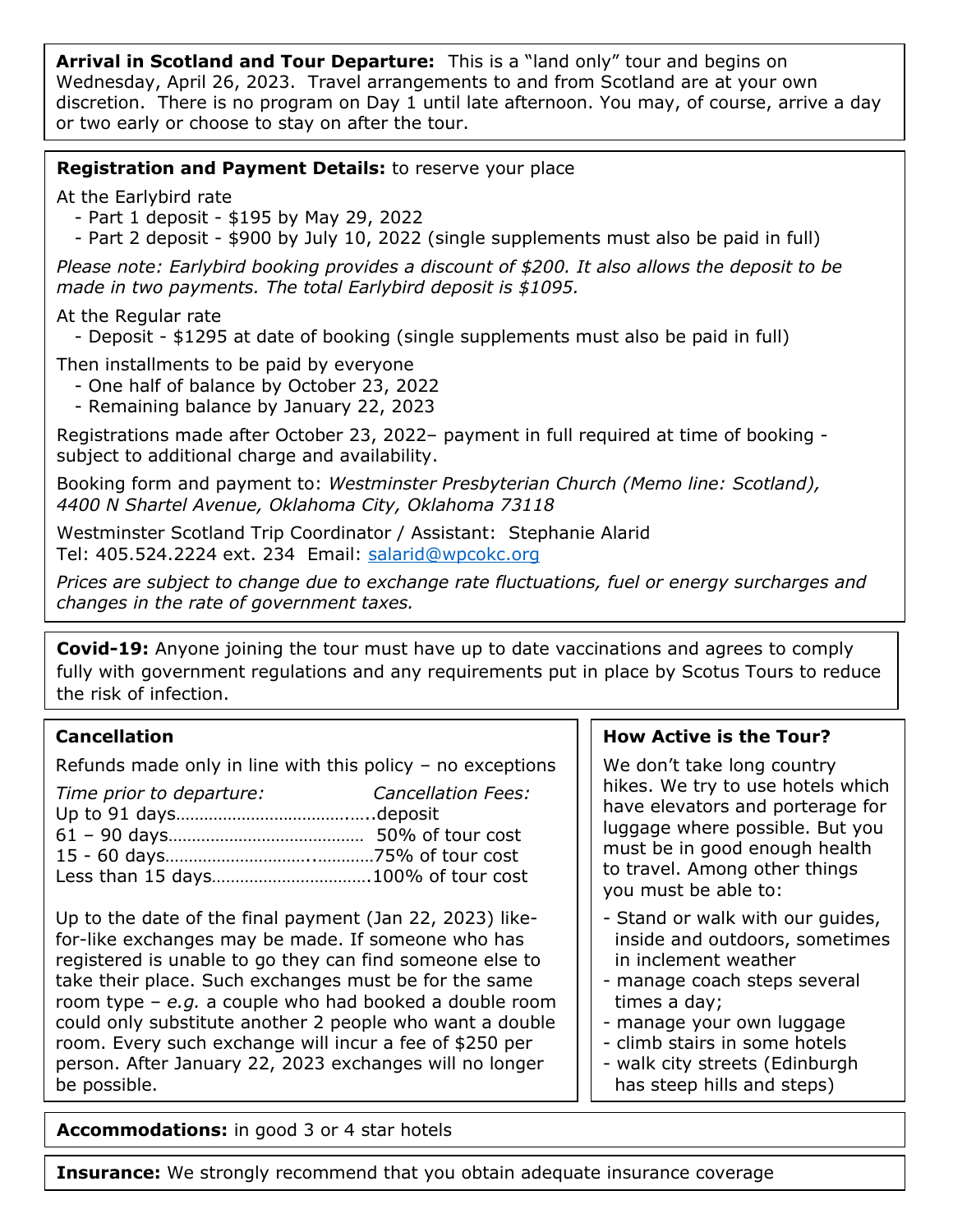## Our Itinerary

**Day 1: Wednesday, April 26 -** *Welcome to Scotland!* Group members will arrange their own flights. Arrive in Edinburgh this morning. Spend the day as you wish in this lovely city and check in to your hotel. Meet your tour manager for an early evening welcome dinner. *Meals included – welcome dinner Overnight: Edinburgh City Center* 

**Day 2: Thursday, April 27 – Let's Go!** Our coach takes us to Glasgow. We visit Glasgow Cathedral and pause for a service of welcome – a short act of worship in the Celtic tradition. Our scenic route then leads by Loch Lomond to the west coast port of Oban where we catch the ferry to the Isle of Mull. We arrive at our hotel, overlooking lovely Tobermory Bay, in time for dinner. *Meals included – breakfast, dinner Overnight: Tobermory, Isle of Mull*

**Day 3: Friday, April 28 –** *Iona…a Thin Place* We drive across the single track road to Fionnphort where another short ferry ride brings us to the Isle of Iona. It was here in the year 563 that St Columba arrived, establishing the Christian faith in this land. We visit the Abbey and learn about Columba. We also hear about the present day Iona Community. We return to Tobermory for the night.

*Meals included – breakfast, dinner Overnight: Tobermory, Isle of Mull*

**Day 4: Saturday, April 29 –** *The Great Glen and Inverness* The morning ferry takes us back to the mainland. Driving north into the Highlands, we'll pass by Glen Coe, the location of an infamous event in Scotland's history . We travel on through the beautiful scenery of the Great Glen and alongside Loch Ness. Near Inverness we'll visit the Culloden Battlefield where we can learn about Bonnie Prince Charlie and the Jacobites.

*Meals included – breakfast Overnight: Grantown-on-Spey*

**Day 5: Sunday, April 30 – Our Sister Church** We share in morning worship at Monymusk. We may see a little of Aberdeen (if time permits) then tour south to Perth where we'll spend the next two nights. Dinner this evening begins with a haggis ceremony – and you can taste a little. *Meals included – breakfast, dinner Overnight – Perth or Dundee*

**Day 6: Monday, May 1 –** *St Andrews…the Auld Grey Toon* Our morning begins in the magnificent St John's Kirk of Perth. It was here that John Knox preached the sermon which set light to the Reformation in Scotland. The lovely town of St Andrews is just an hour away. Famous for golf today, it has also been a place of pilgrimage and is an important site for Reformation history. One of our excellent guides will lead a walking tour. A distillery visit is also on our agenda. *Meals included – breakfast, dinner Overnight – Perth*

**Day 7: Tuesday, May 2 –** *Edinburgh…The Athens of the North* Scotland's beautiful capital is rich in history. It's also a vibrant, modern city. We'll weave stories of Scotland's Presbyterian heritage into our day. Our route will include the Royal Mile, St Giles' Cathedral and Greyfriars Kirkyard, ending our tour at the modern buildings of the Scottish Parliament. Tonight you'll be free to choose dinner in one of Edinburgh's many excellent restaurants. *Meals included – breakfast Overnight – Edinburgh City Center*

**Day 8: Wednesday, May 3 – A Little More Edinburgh** Most of today is free for you to explore or do a little souvenir shopping. Maybe you'll want to visit the Castle or Holyrood Palace. Or you might want to relax over coffee and watch the city go by. Tonight we will share worship together and close with a celebration dinner.

*Meals included – breakfast, celebration dinner Overnight – Edinburgh City Center*

**Day 9: Thursday, May 4 –** *Departures* Haste ye back! *Meals included – breakfast*

*The above program is a fair representation of the proposed tour but is subject to change at the discretion of Scotus Tours.*